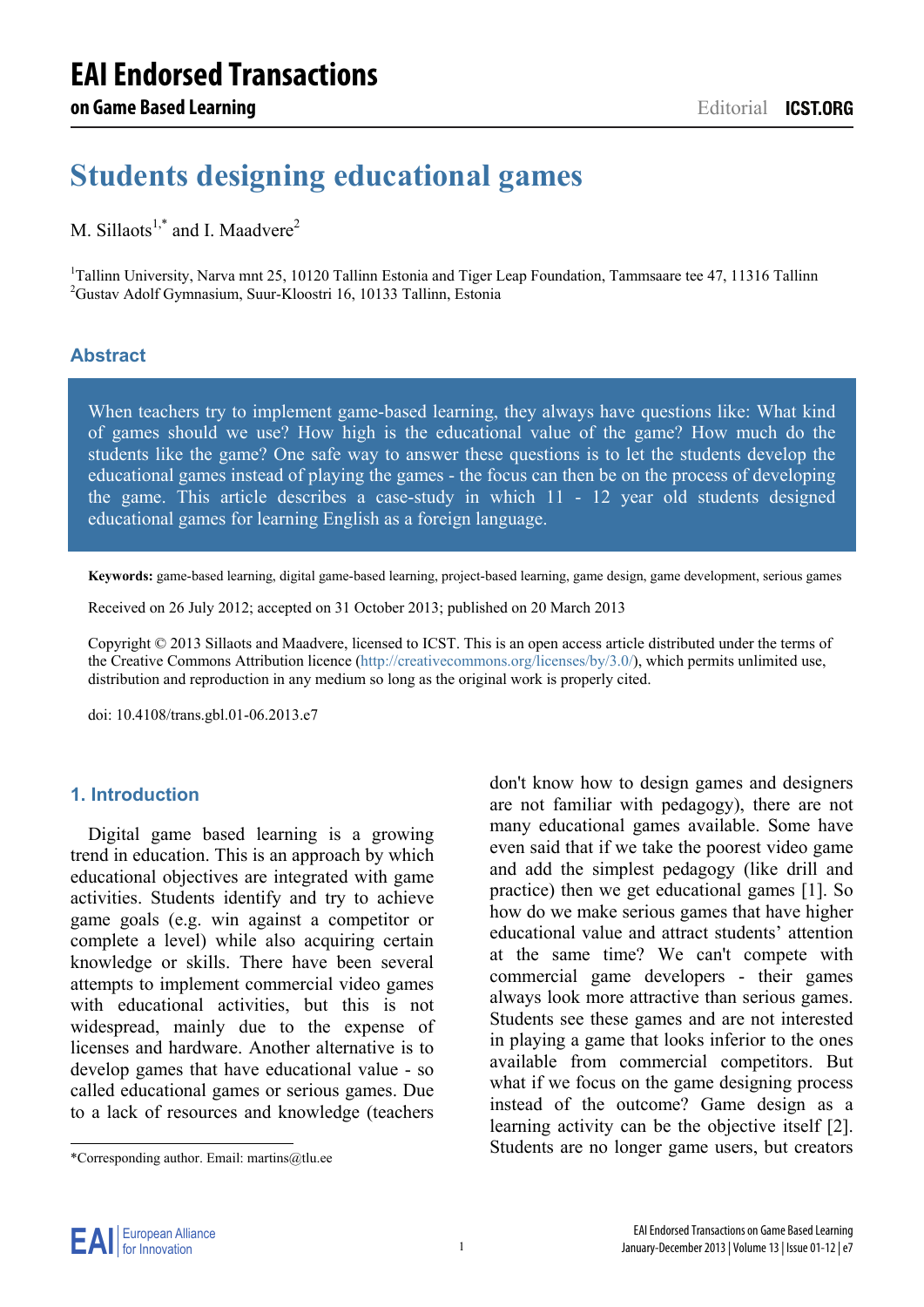and consequently they can't complain about the poor quality of the game interface.

This article describes how students in the 5th grade were asked to design a game that teaches topics of English as a foreign language. The case study is part of iTec project pre-pilots. iTec is an FP7 project whose goal is to develop learning scenarios and tools to engage students. The intent of this article is to provide a good example of how to motivate students and integrate innovative activities into teaching.

# **2. Background**

iTec (http://itec.eun.org/) is a European project whose goal is to engage students through innovative learning activities and tools that support those learning activities. It involves different research institutes, universities, technology providers and representatives of ministries of education from 23 different countries. The coordinator of the project is European SchoolNet. The project is divided into five cycles. At the beginning of each cycle, innovative and engaging learning scenarios are developed. Out of several scenarios [3], one is selected and pre-tested in focus group schools. Based on the results of tests, teaching tools are developed. Finally the same scenario with tools is tested on a larger scale (200 schools in Europe). For the third cycle of the project (from January to December 2012) the scenario of "Students Designing Educational Games" was selected and pre-tested.

Using commercial games during learning activities or designing educational games that have clear teaching goals is nothing new, but this is still an approach that is rarely used in schools. This is because of its demands on technological resources and the amount of time needed to play the games. Still, an analysis of the IT industry shows that *gamification* (applying game elements like fun, play and passion in a non-game situation) will be a growing trend in the near future [4].The easiest way to start game-based learning is to take existing commercial or educational games and combine them with curriculum topics. Unfortunately ready-made games cover a very

narrow part of the curriculum and playing games is time consuming. Another approach is to ask students to design educational games. In this case, game-based learning is shifted towards project-based learning, but it still contains important elements of games (e.g. to make a good educational game one should be familiar with the examples from that field). The learning activity focuses on the process instead of the outcome. The result can be a working game, although this is not always the case. The process can end with the paper-based prototype, with a game specification document or with a presentation and selling the game idea to an imaginary financier.

Game development as a learning activity is harnessed successfully at the university level [5] especially in courses that focus on game interaction or using game design as an example of larger software development projects. Game design approach is spreading also in primary and secondary schools [6]. Game development is a suitable activity for interdisciplinary projects, because it covers a wide range of topics like graphic design, defining game rules and logic, sound editing and programming. A good example is the development and implementation of *Scratch* – a programming environment for students. [7]

There have been attempts to use gamification in the process of designing educational software [8]. The design of educational games by students in primary and secondary school grades has not been investigated yet.

# **3. Description of the case**

The Future Lab (www.futurelab.org.uk) - an iTec project partner organization – created the learning scenario in which students were given the opportunity to design educational games. It was selected from a list of learning scenarios as one of the most interesting and promising ones by project partners. After that it was tested in 9 pilot schools in different countries across Europe. One of these pilot schools was Gustav Adolf Gymnasium in Estonia. The following description outlines the case study at a national level. Data was collected through the internal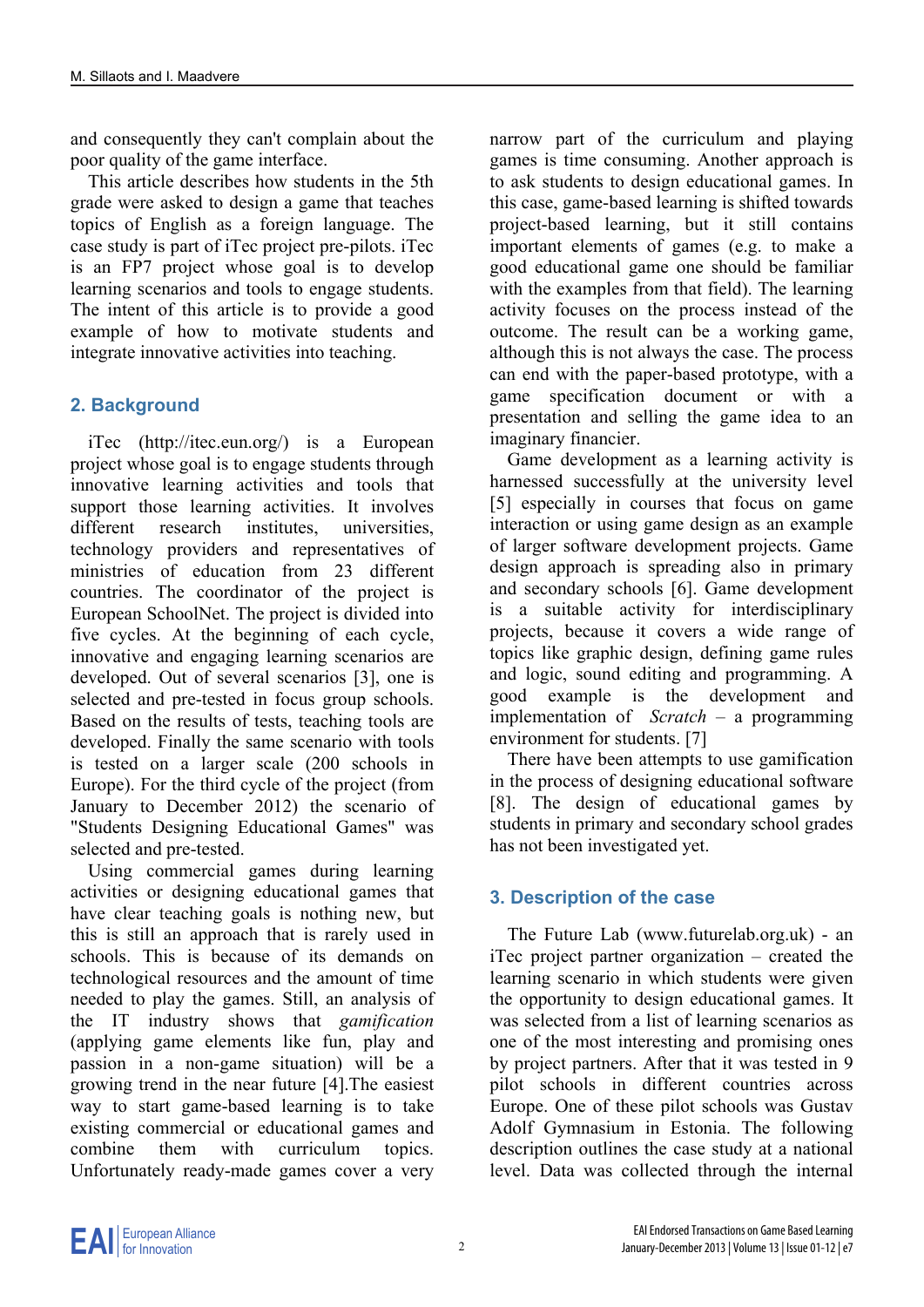course blog, teacher's blog and an online interview.

# 3.1. Learning scenario

Originally the scenario was focused on developing math games for the secondary school level, but because it is difficult to find many secondary school math teachers who are willing to test this scenario in everyday teaching conditions, it was accepted that this scenario could be modified in terms of school level.

Next, there is a short overview of the original learning scenario [9]:

- To help the students understand that games can also have educational value, they are asked to present and describe games that seem to have teaching value to them.
- Together they discuss what makes a game interesting as well as educational and what criteria should be used to measure a game?
- The students then select a topic or concept from the curriculum that can be the starting idea for game development.
- Based on the idea, the students design a short, simple game and make drawings of the screens, levels and game elements and logics.
- After that they develop the game with the help of Scratch.
- If needed, the students can involve experts (e.g. teachers of other subjects or specialists from the game industry).
- Finished games or prototypes are published on the Internet (e.g. on the Scratch web page).
- Based on criteria created at the beginning of the process the students evaluate each other's work.
- Younger students are asked to play and test the games.

This project can be conducted both as individual or team-work.

# 3.2. Modified scenario

In reality this scenario was adjusted according to local conditions. The case study was conducted among a group of 15 students from the 5th grade (11 to 12 years old). It turned out that learning activities mentioned in the list above took a longer time than expected. One lesson (45 min) was spent per activity on average. Because this project started at the end of the school year there was not enough time for all the activities [10].

**Lesson 1** – In the introductory lesson, the teacher discussed with the students their learning preferences. Many of the students mentioned they'd rather study in a smaller group. They admitted solving home tasks by contacting each other via the Internet. After that the teacher guided students to the topic of educational games, where they were asked to find and describe games that seemed educational to them. That activity was also their personal home task and the results were presented in an internal group blog.

**Lesson 2** - In the next lesson the students presented their games to the class. Students evaluated the games and discussed their educational value. Evaluations were presented in the group blog as comments to game description posts. Students were asked to measure the educational value of the games on a scale from 0 to 5 (where 5 represents the most value and 0 has no value at all). It is hard to say how well the results describe the educational value of the game because the score also reflected how good the presentation was and how well liked the presenter was, but it still provides some information. Students were also encouraged to comment on the games. Teacher described this lesson as the most interesting one during the entire school year. Students were extremely interested in each other's findings. They were attentive and focused.

Games that were presented by students in the order of their educational value (evaluated by the students):

 Estonian Quiz – a board game about facts related to Estonia (http://www.tactic.net/site/product.php?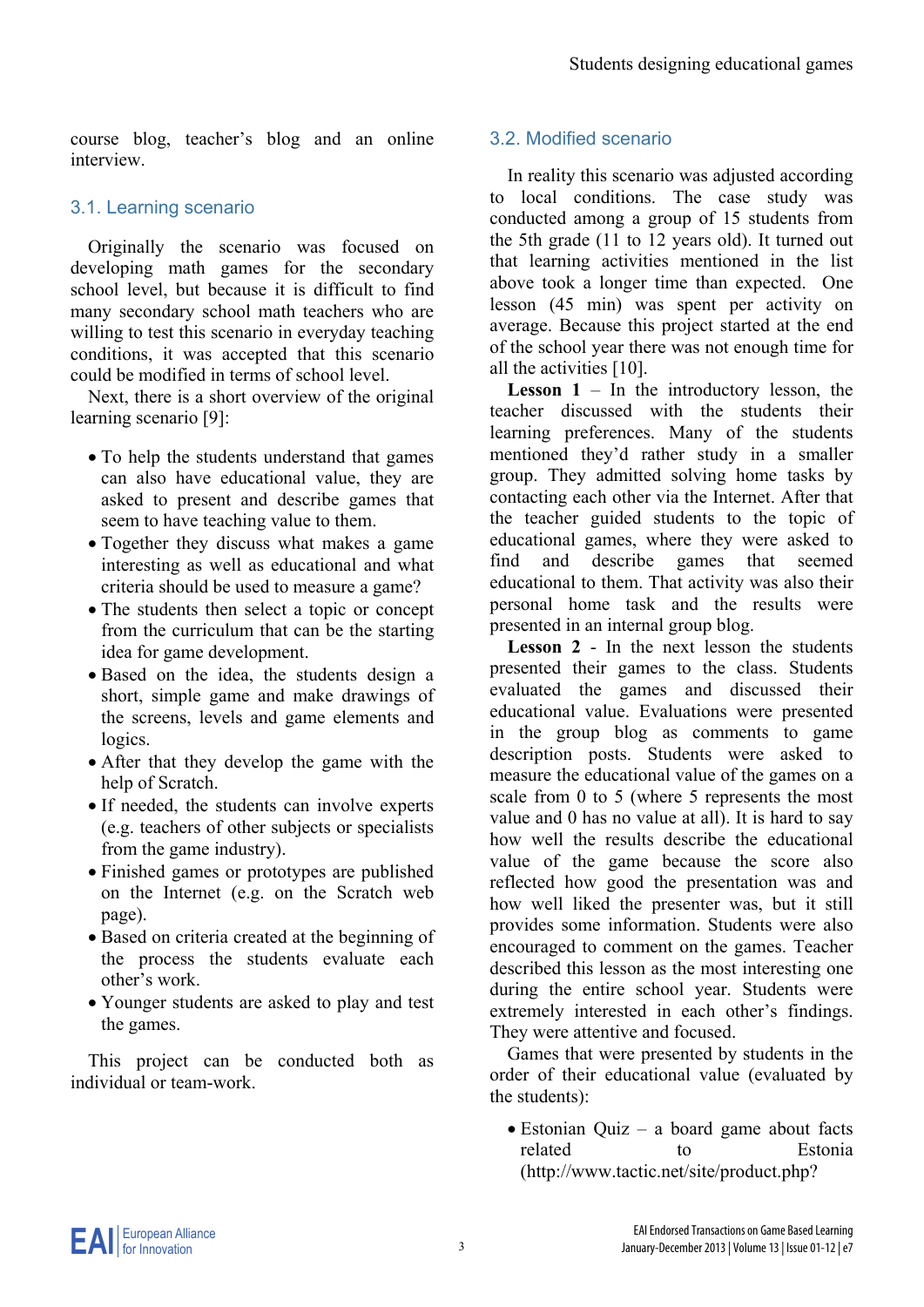Product\_number=02382&category=Trivia& lang=EST).

- Listen a CD based learning game about listening to English words
- Domino Quiz a board game with domino tiles and question cards
- Professor Layton an adventure-puzzle computer game where the player solves different puzzles (http://professorlayton.nintendo.com)
- L.A Noire a video game where the player is a detective and solves different crimes (http://www.rockstargames.com/lanoire)
- $\bullet$  Sims 3 a simulation computer game about building the home and managing social relationships (http://www.thesims3.com)
- Little Big Planet a game with a lot of puzzles and levels (http://www.littlebigplanet.com)
- NBA 2k12 a basketball sports game (http://www.2ksports.com/games/nba2k12)
- FIFA11 a football sports game (http://www.ea.com/soccer/fifa)
- Portal 2 a puzzle video game (http://www.thinkwithportals.com)

Students also assessed what makes games educational on a qualitative level. What are the criteria for measuring the learning quality of games? Most of the students did not provide any ideas, but some of them mentioned the following:

- The game must be educational to teach some practical skills or knowledge that can be used in real life. (Based on the comments of one student, we can say that young people of this age group do not see analytical thinking as a useful skill).
- The game must be interesting.
- The task in the game can't be too trivial.

These criteria can be a good starting point for evaluating games designed by students.

**Lesson 3** - Brainstorming for game ideas. Because this project took place at the end of the school year, the students were first asked to point out any topics suitable for games that they had during the previous school year. After putting the ideas into a list, the students

organized small teams around the idea. For composing the list of topics and making groups, the TeamUp Tool (http://teamup.aalto.fi/) was used. This is a tool that divides students into teams automatically.

The students were then asked to generate ideas suitable for educational games based on the topics already mentioned. The focus was on game design. They were not forced to finish the product. The game format was left open – both computer and board games were accepted.

Most of the game ideas were related to vocabulary taught during the 5th grade. One game focused on a narrower topic - dogs.

**Lesson 4** - During the last lesson students were asked to design game logic and make sketches of game interfaces or boards.

### 3.3. Games designed by the students

Here are some examples of games designed by the students.

**Escape from the Zoo computer game**. Animals from the zoo - monkeys and bears - get out from their cages and approach the zoo gate. They throw bananas and apples toward the player. The player has to avoid being hit by the flying objects and has to catch animals by translating and typing in words attached to the animals.

**Angry Dog computer game**. There is an angry dog on the road that tries to bite the player. The player must pass the dog and avoid being bitten by guessing and typing in the answers to the questions asked by the dog. If the player answers incorrectly the dog bites. Each bite reduces the player's health level. Each correct answer leads the player closer to passing.

**Dog board game**. The game-board is in the shape of a dog. Players have to roll the dice and step on the board. Different spots on the board have different numbers that are related to the activity cards. Players can conduct four activities such as:

- Translate items and aspects related to dogs from Estonian to English,
- Translate breeds from English to Estonian
- Answer questions about dogs.